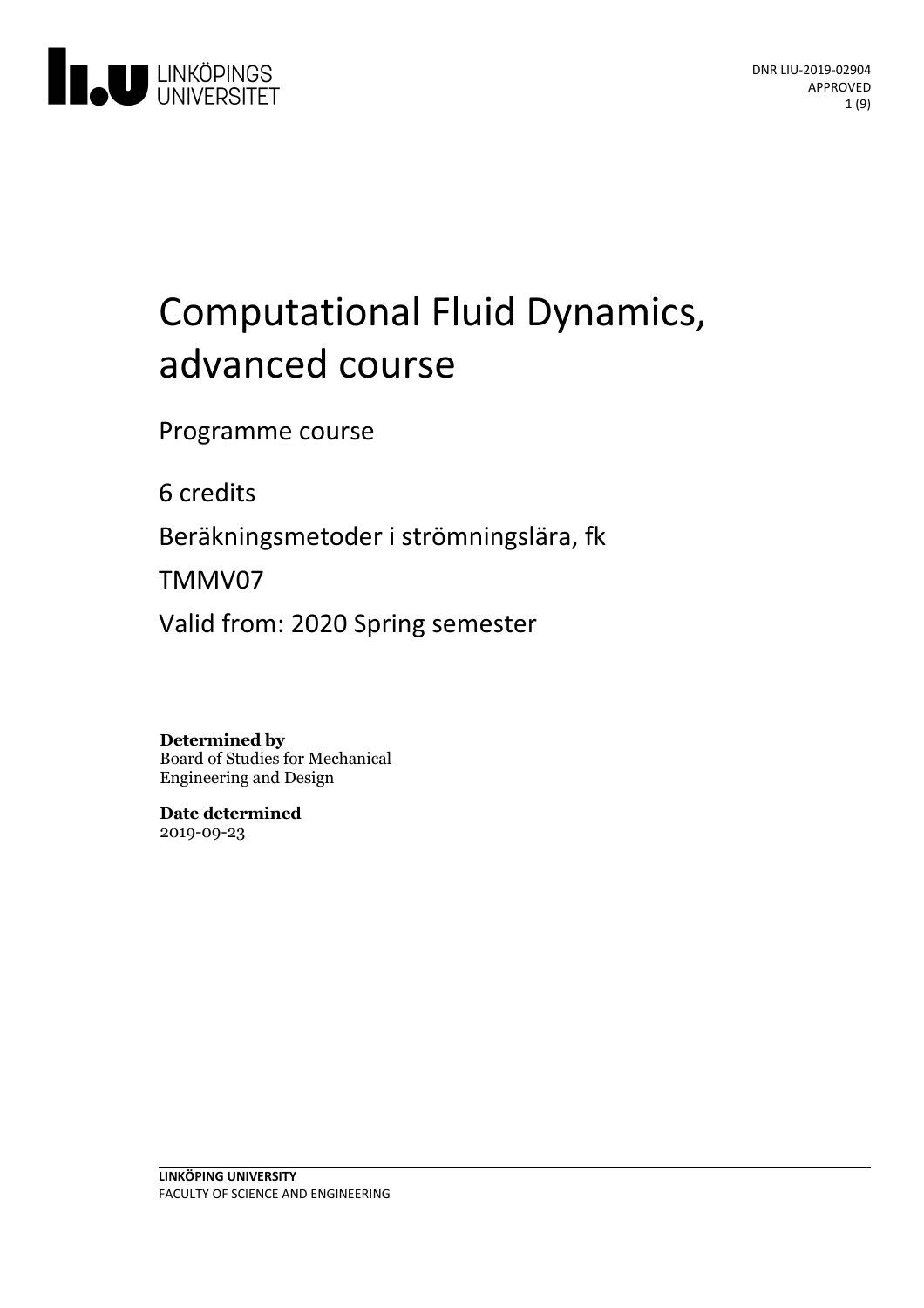### Main field of study

Aeronautical Engineering, Mechanical Engineering

Course level

Second cycle

### Advancement level

A1X

### Course offered for

- Master's Programme in Aeronautical Engineering
- Master's Programme in Mathematics
- Master's Programme in Mechanical Engineering
- Energy-Environment-Management M Sc in Engineering
- Mechanical Engineering, M Sc in Engineering

### Entry requirements

Note: Admission requirements for non-programme students usually also include admission requirements for the programme and threshold requirements for progression within the programme, or corresponding.

### Prerequisites

Calculus, algebra, numerical methods, familiarity with Matlab is recommended. Basic Computational Fluid Dynamics and preferably heat transfer.

### Intended learning outcomes

Acquire advanced knowledge about how to simulate fluid dynamical problems. Skills after the course:

- Create and set up computational models of different flow cases, and
- describe assumptions that are made for the modeling.<br>• Apply the finite volume method to discretize the governing equations.<br>• Implement an own solver.<br>• Analyze and evaluate results. Identify relevant results and present
- 
- an informative way.<br>• Apply commercial software to study industrial flow problems.
- 

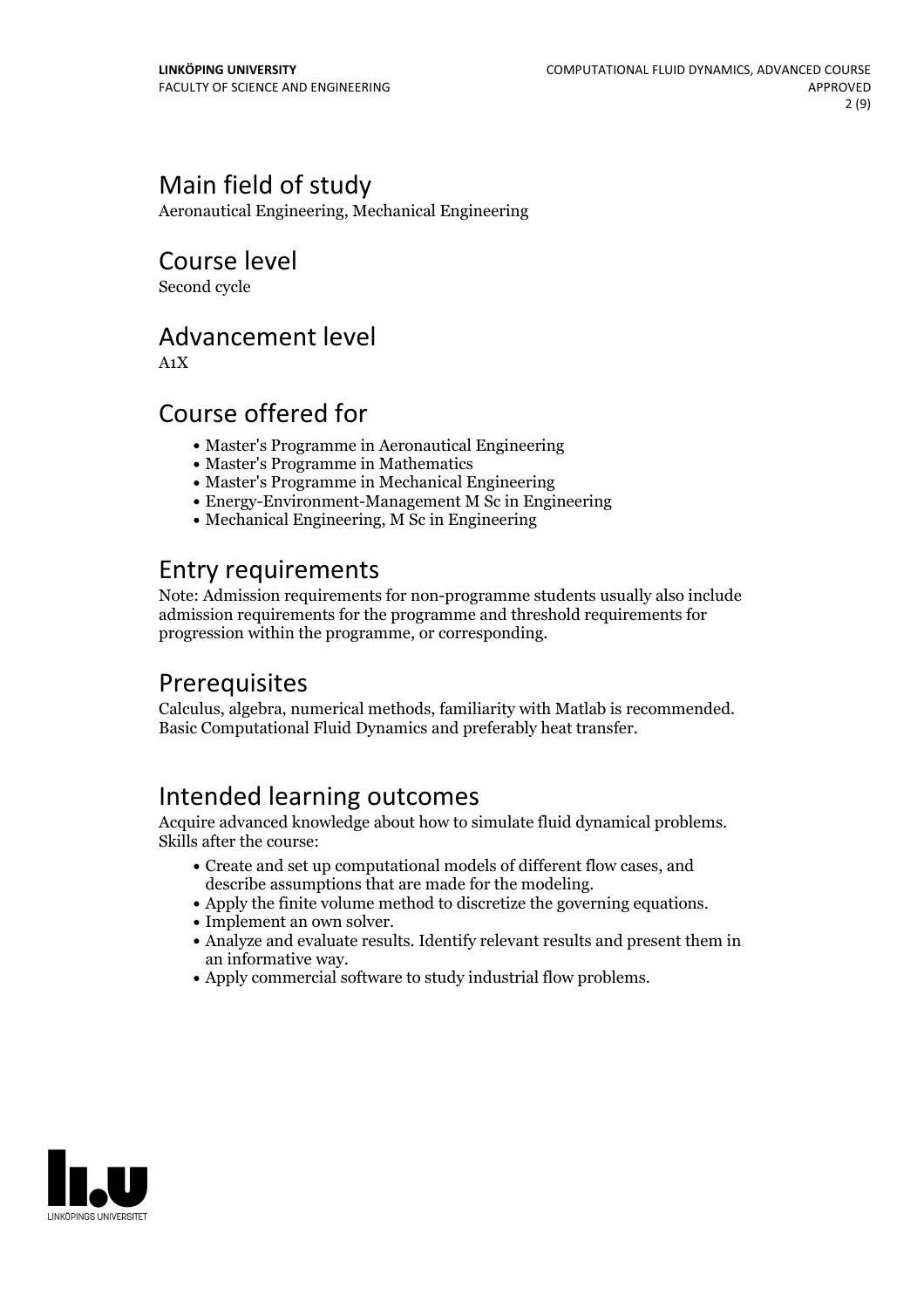### Course content

Governing equations and discretization, turbulence och turbulence models, scale resolving simulations, implementation of a 2D solver and use of commercial solver.

### Teaching and working methods

Lectures, seminars and computer sessions. A large part of the time will be spent on seting up, runing and evaluating simulations. Assignments presented in reports.

### Examination

UPG1 Assignments 6 credits U, 3, 4, 5

### Grades

Four-grade scale, LiU, U, 3, 4, 5

### Course literature

Literature from the basic course

## Other information

#### **About teaching and examination language**

The teaching language is presented in the Overview tab for each course. The examination language relates to the teaching language as follows:

- If teaching language is Swedish, the course as a whole or in large parts, is taught in Swedish. Please note that although teaching language is Swedish, parts of the course could be given in English. Examination language is
- Swedish.<br>• If teaching language is Swedish/English, the course as a whole will be taught in English if students without prior knowledge of the Swedish language participate. Examination language is Swedish or English
- $\bullet$  If teaching language is English, the course as a whole is taught in English. Examination language is English.

#### **Other**

The course is conducted in a manner where both men's and women's

The planning and implementation of a course should correspond to the course syllabus. The course evaluation should therefore be conducted with the course syllabus as a starting point.

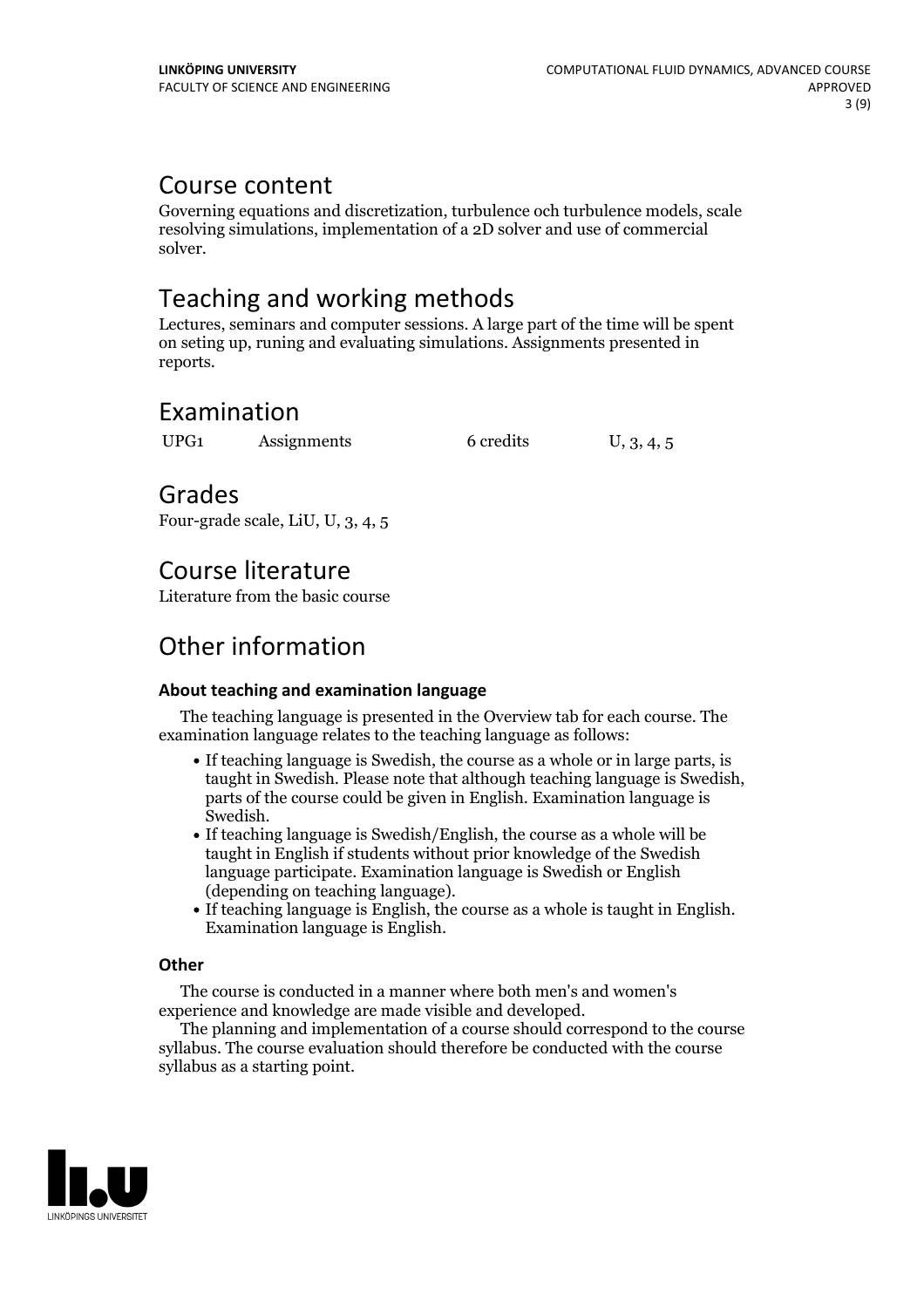### Department

Institutionen för ekonomisk och industriell utveckling

## Director of Studies or equivalent

Roland Gårdhagen

### Examiner

Roland Gårdhagen

### Course website and other links [Lisam](https://studieinfo.liu.se/Lisam)

### Education components

Preliminary scheduled hours: 60 h Recommended self-study hours: 100 h

### Course literature

Computational Fluid Dynamics - <sup>A</sup> Practical Approach <sup>J</sup> Tu, G-H Yeoh and <sup>C</sup> Liu, Elsevier <sup>2008</sup> ISBN: 978-0-7506-8563-4

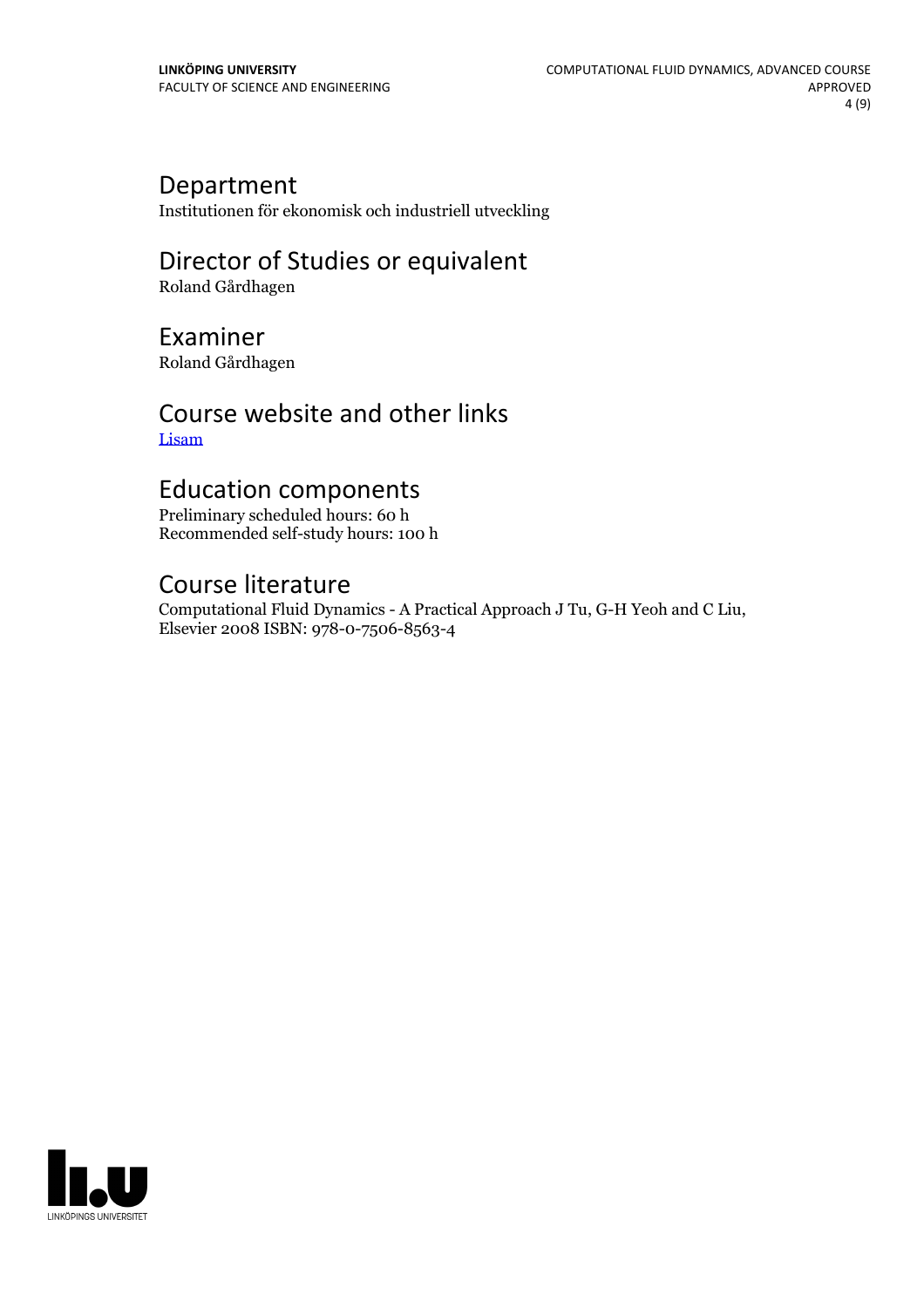### **Common rules**

#### **Course syllabus**

A syllabus must be established for each course. The syllabus specifies the aim and contents of the course, and the prior knowledge that a student must have in order to be able to benefit from the course.

#### **Timetabling**

Courses are timetabled after a decision has been made for this course concerning its assignment to a timetable module.

#### **Interrupting a course**

The vice-chancellor's decision concerning regulations for registration, deregistration and reporting results (Dnr LiU-2015-01241) states that interruptions in study are to be recorded in Ladok. Thus, all students who do not participate in a course for which they have registered must record the interruption, such that the registration on the course can be removed. Deregistration from <sup>a</sup> course is carried outusing <sup>a</sup> web-based form: https://www.lith.liu.se/for-studenter/kurskomplettering?l=en.

#### **Cancelled courses**

Courses with few participants (fewer than 10) may be cancelled or organised in a manner that differs from that stated in the course syllabus. The Dean is to deliberate and decide whether a course is to be cancelled or changed from the course syllabus.

#### **Guidelines relatingto examinations and examiners**

For details, see Guidelines for education and examination for first-cycle and second-cycle education at Linköping University, http://styrdokument.liu.se/Regelsamling/VisaBeslut/917592.

An examiner must be employed as a teacher at LiU according to the LiU Regulations for Appointments

(https://styrdokument.liu.se/Regelsamling/VisaBeslut/622784). For courses in second-cycle, the following teachers can be appointed as examiner: Professor (including Adjunct and Visiting Professor), Associate Professor (including Adjunct), Senior Lecturer (including Adjunct and Visiting Senior Lecturer), Research Fellow, or Postdoc. For courses in first-cycle, Assistant Lecturer (including Adjunct and Visiting Assistant Lecturer) can also be appointed as examiner in addition to those listed for second-cycle courses. In exceptional cases, a Part-time Lecturer can also be appointed as an examiner at both first- and second cycle, see Delegation of authority for the Board of Faculty of Science and Engineering.

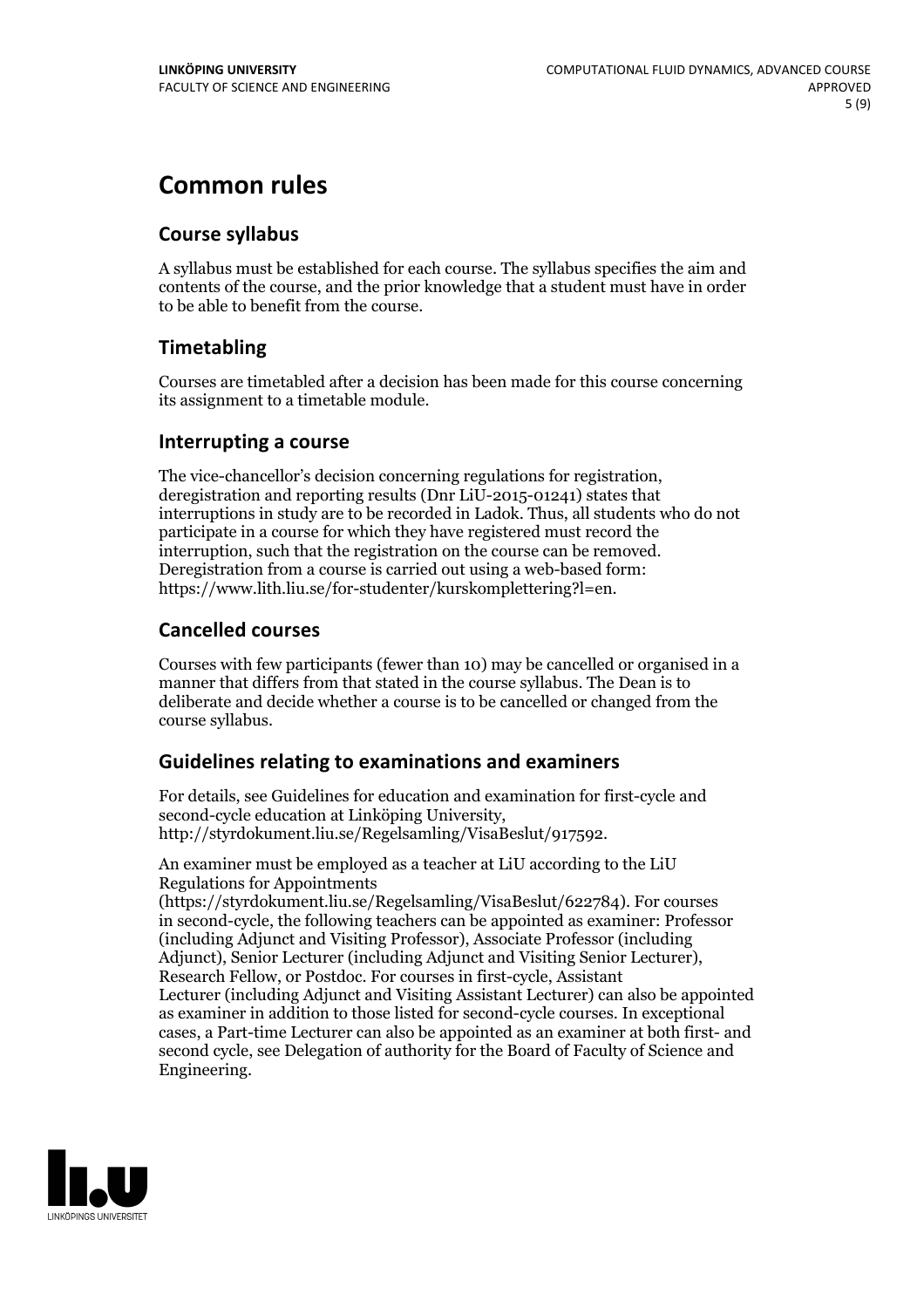#### **Forms of examination**

#### **Examination**

Written and oral examinations are held at least three times a year: once immediately after the end of the course, once in August, and once (usually) in one of the re-examination periods. Examinations held at other times are to follow a decision of the board of studies.

Principles for examination scheduling for courses that follow the study periods:

- courses given in VT1 are examined for the first time in March, with re-examination in June and August
- courses given in VT2 are examined for the first time in May, with re-examination in August and October
- courses given in HT1 are examined for the first time in October, with re-examination in January and August
- courses given in HT2 are examined for the first time in January, with re-examination in March and in August.

The examination schedule is based on the structure of timetable modules, but there may be deviations from this, mainly in the case of courses that are studied and examined for several programmes and in lower grades (i.e. 1 and 2).

Examinations for courses that the board of studies has decided are to be held in alternate years are held three times during the school year in which the course is given according to the principles stated above.

Examinations for courses that are cancelled orrescheduled such that they are not given in one or several years are held three times during the year that immediately follows the course, with examination scheduling that corresponds to the scheduling that was in force before the course was cancelled or rescheduled.

When a course is given for the last time, the regular examination and two re-<br>examinations will be offered. Thereafter, examinations are phased out by offering three examinations during the following academic year at the same times as the examinations in any substitute course. If there is no substitute course, three examinations will be offered during re-examination periods during the following academic year. Other examination times are decided by the board of studies. In all cases above, the examination is also offered one more time during the academic year after the following, unless the board of studies decides otherwise.

If a course is given during several periods of the year (for programmes, or on different occasions for different programmes) the board or boards of studies determine together the scheduling and frequency of re-examination occasions.

#### **Registration for examination**

In order to take an examination, a student must register in advance at the Student Portal during the registration period, which opens 30 days before the date of the examination and closes 10 days before it. Candidates are informed of the location of the examination by email, four days in advance. Students who have not

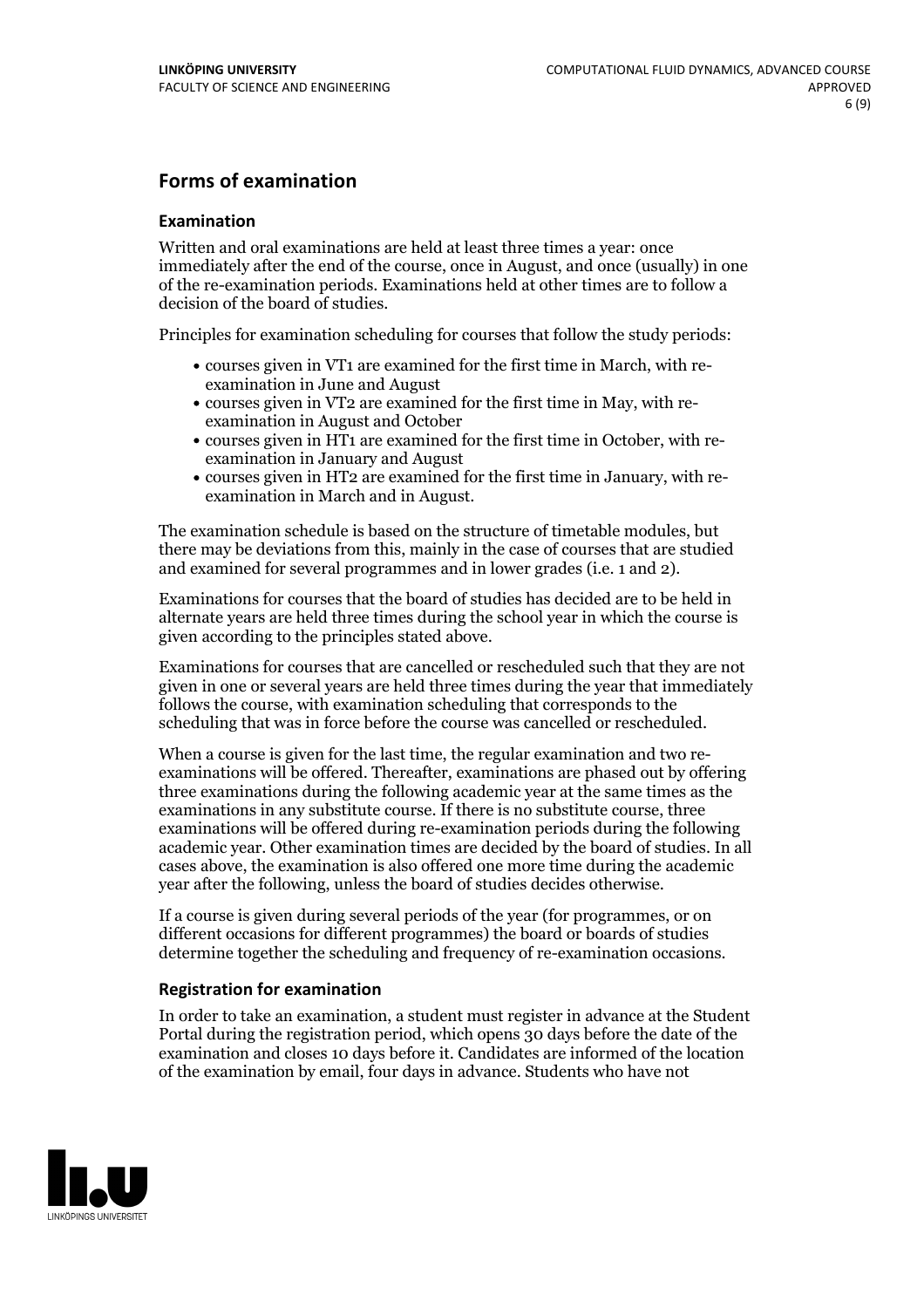registered for an examination run the risk of being refused admittance to the examination, if space is not available.

Symbols used in the examination registration system:

\*\* denotes that the examination is being given for the penultimate time.

\* denotes that the examination is being given for the last time.

#### **Code of conduct for students during examinations**

Details are given in a decision in the university's rule book: http://styrdokument.liu.se/Regelsamling/VisaBeslut/622682.

#### **Retakes for higher grade**

Students at the Institute of Technology at LiU have the right to retake written examinations and computer-based examinations in an attempt to achieve a higher grade. This is valid for all examination components with code "TEN" and "DAT". The same right may not be exercised for other examination components, unless otherwise specified in the course syllabus.

A retake is not possible on courses that are included in an issued degree diploma.

#### **Retakes of other forms of examination**

Regulations concerning retakes of other forms of examination than written examinations and computer-based examinations are given in the LiU guidelines

http://styrdokument.liu.se/Regelsamling/VisaBeslut/917592.

#### **Plagiarism**

For examinations that involve the writing of reports, in cases in which it can be assumed that the student has had access to other sources (such as during project work, writing essays, etc.), the material submitted must be prepared in accordance with principles for acceptable practice when referring to sources (references or quotations for which the source is specified) when the text, images, ideas, data,  $\vec{e}$  etc. of other people are used. It is also to be made clear whether the author has reused his or her own text, images, ideas, data, etc. from previous examinations, such as degree projects, project reports, etc. (this is sometimes known as "self- plagiarism").

A failure to specify such sources may be regarded as attempted deception during examination.

#### **Attempts to cheat**

In the event of <sup>a</sup> suspected attempt by <sup>a</sup> student to cheat during an examination, or when study performance is to be assessed as specified in Chapter <sup>10</sup> of the Higher Education Ordinance, the examiner is to report this to the disciplinary board of the university. Possible consequences for the student are suspension from study and a formal warning. More information is available at https://www.student.liu.se/studenttjanster/lagar-regler-rattigheter?l=en.

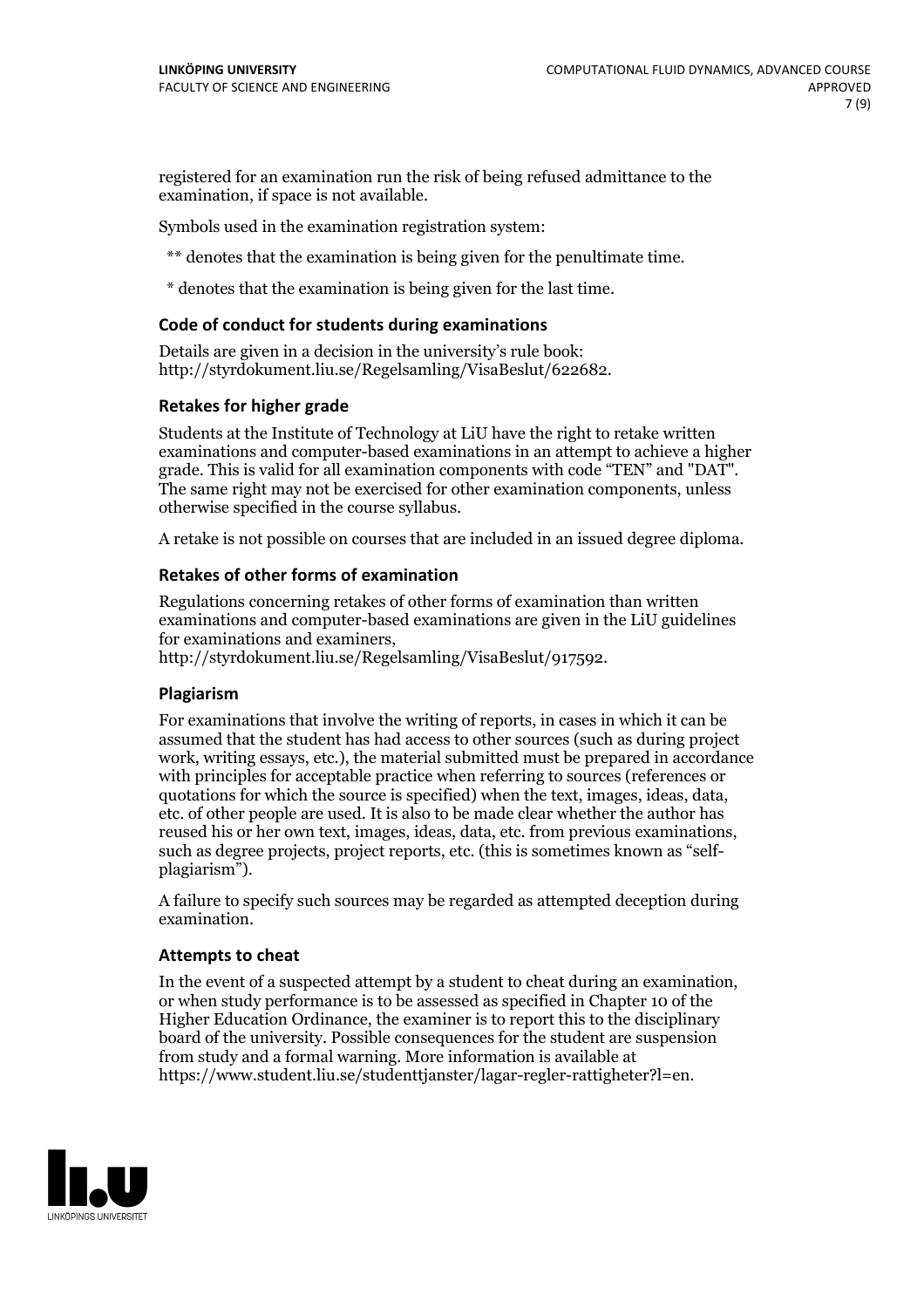#### **Grades**

The grades that are preferably to be used are Fail (U), Pass (3), Pass not without distinction  $(4)$  and Pass with distinction  $(5)$ .

- 1. Grades U, 3, 4, 5 are to be awarded for courses that have written
- examinations. 2. Grades Fail (U) and Pass (G) may be awarded for courses with <sup>a</sup> large degree of practical components such as laboratory work, project work and group work. 3. Grades Fail (U) and Pass (G) are to be used for degree projects and other
- independent work.

#### **Examination components**

- 
- 1. Grades U, 3, 4, <sup>5</sup> are to be awarded for written examinations (TEN). 2. Examination components for which the grades Fail (U) and Pass (G) may be awarded are laboratory work (LAB), project work (PRA), preparatory written examination (KTR), oral examination (MUN), computer-based
- examination (DAT), home assignment (HEM), and assignment (UPG). 3. Students receive grades either Fail (U) or Pass (G) for other examination components in which the examination criteria are satisfied principally through active attendance such as other examination (ANN), tutorial group
- (BAS) or examination item (MOM). 4. Grades Fail (U) and Pass (G) are to be used for the examination components Opposition (OPPO) and Attendance at thesis presentation (AUSK) (i.e. part of the degree project).

For mandatory components, the following applies: If special circumstances prevail, and if it is possible with consideration of the nature of the compulsory component, the examiner may decide to replace the compulsory component with another equivalent component. (In accordance with the LiU Guidelines for education and examination for first-cycle and second-cycle education at Linköping University, http://styrdokument.liu.se/Regelsamling/VisaBeslut/917592).

For written examinations, the following applies: If the LiU coordinator for students with disabilities has granted a student the right to an adapted examination for a written examination in an examination hall, the student has the right to it. If the coordinator has instead recommended for the student an adapted examination or alternative form of examination, the examiner may grant this if the examiner assesses that it is possible, based on consideration of the course objectives. (In accordance with the LiU Guidelines for education and examination for first-cycle and second-cycle education at Linköping University, http://styrdokument.liu.se/Regelsamling/VisaBeslut/917592).

The examination results for a student are reported at the relevant department.

### **Regulations (applyto LiU in its entirety)**

The university is a government agency whose operations are regulated by